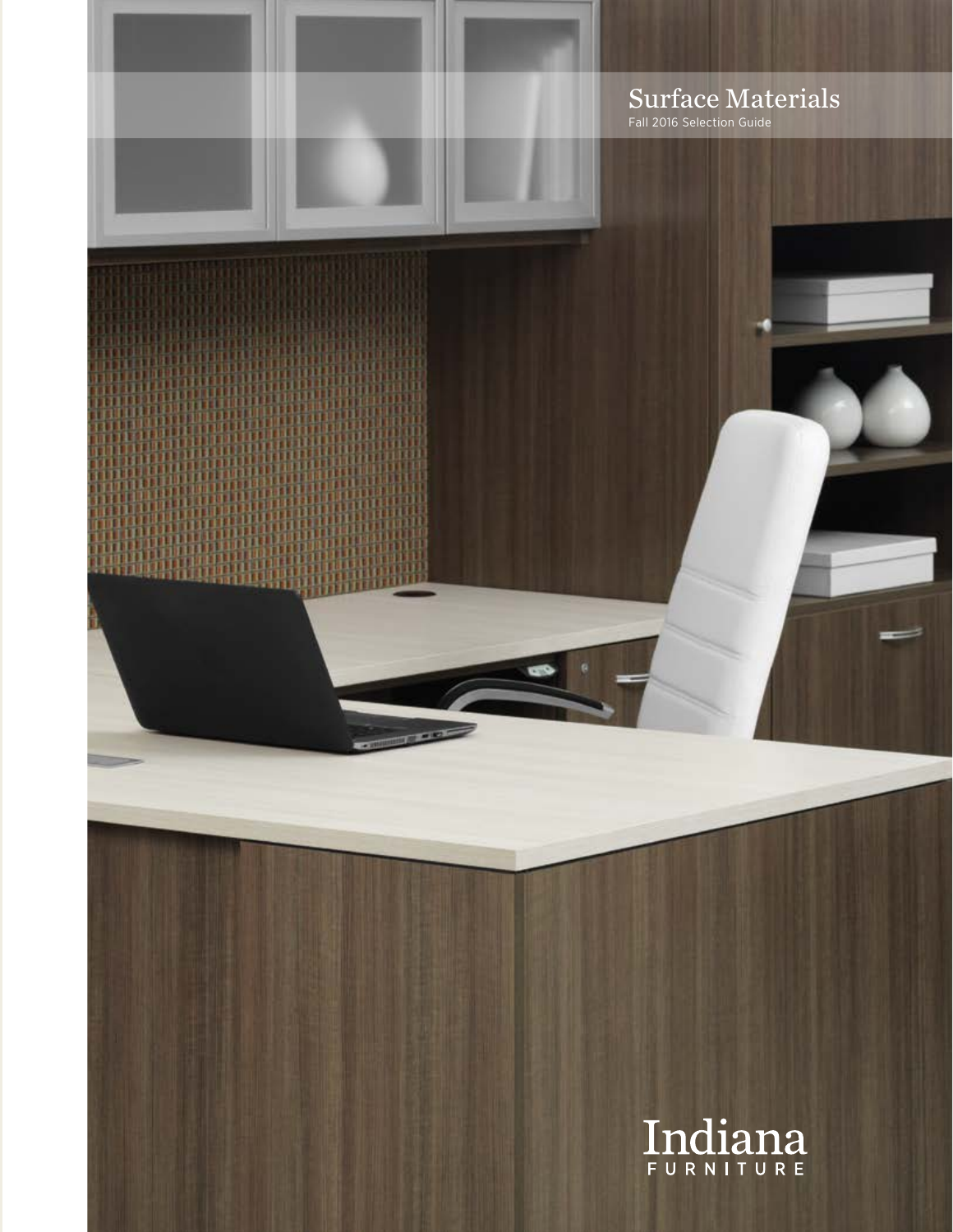## Clearly green

level®, BIFMA's sustainability certification program for furniture, is a comprehensive and transparent third-party certification program. The level mark attests that the product, the manufacturing facility, and the company responsible for the product brand, have been evaluated against the multi-attribute criteria of the ANSI/BIFMA e3 Furniture Sustainability Standard. Products certified under the level program can be chosen with confidence. All Indiana Furniture casegoods and seating solutions are BIFMA level<sup>®</sup> 2 Certified.

A number of Indiana Furniture products have achieved Intertek's ETL Environmental VOC Certification and are recognized as products that safeguard indoor air quality. The certification — which extends to Elevate, Gesso, Revolutions, Madera, Resilience, Canvas, all Conference, Reception and Seating solutions, demonstrates that Indiana Furniture's products conform to the ANSI/BIFMA Furniture Emissions Standards (M7.1/X7.1-2011) for Office Furniture Systems and Components. They also earn points for LEED Credit 4.5.

Once cured by UV lighting, our UVAdvantage® finish does not emit irritable toxins, formaldehyde, or solvents into the air creating safe work environments within new furniture installations. This has allowed us to earn Indoor Air Quality Certification Certification on our products with UVAdvantage finish. Our UVAdvantage finish process greatly reduces hazardous air pollutants which contribute to smog formation. Excess UV finish is recaptured over and over again reducing waste material within our facilities.

Forest Stewardship Council® (FSC®) Chain-of-Custody(CoC) Certification is an assurance that wood based materials used in products come from forests that meet stringent environmental, social, and economic standards. It is the path taken by raw materials from the forest to the consumer, including all successive stages of harvesting, processing, manufacturing and distribution. Only products from FSC CoC companies can claim the FSC designation, assurance of a socially and environmentally responsible purchasing decision. FSC CoC Certification is recognized by the U.S. Green Building Council's (USGBC) LEED Rating System for environmentally focused design. From a customer perspective, the FSC label represents a promise made; CoC standards are the mechanism FSC uses to ensure that promise is delivered. Indiana Furniture has been awarded FSC CoC Certification, by GFA Certification GmbH, an independent third-party accredited by the FSC to certify companies to their international standards. Indiana Furniture's FSC certificate number is GFA-COC-002183 and the FSC license code is FSC-C110951. FSC-certified products can be requested at the time of order for most Indiana Furniture products.





1224 Mill Street PO Box 270 Jasper, Indiana 47547-0270 Tel 812.482.5727 Tol 800.422.5727 Fax 812.482.9035 sales@indianafurniture.com

www.indianafurniture.com



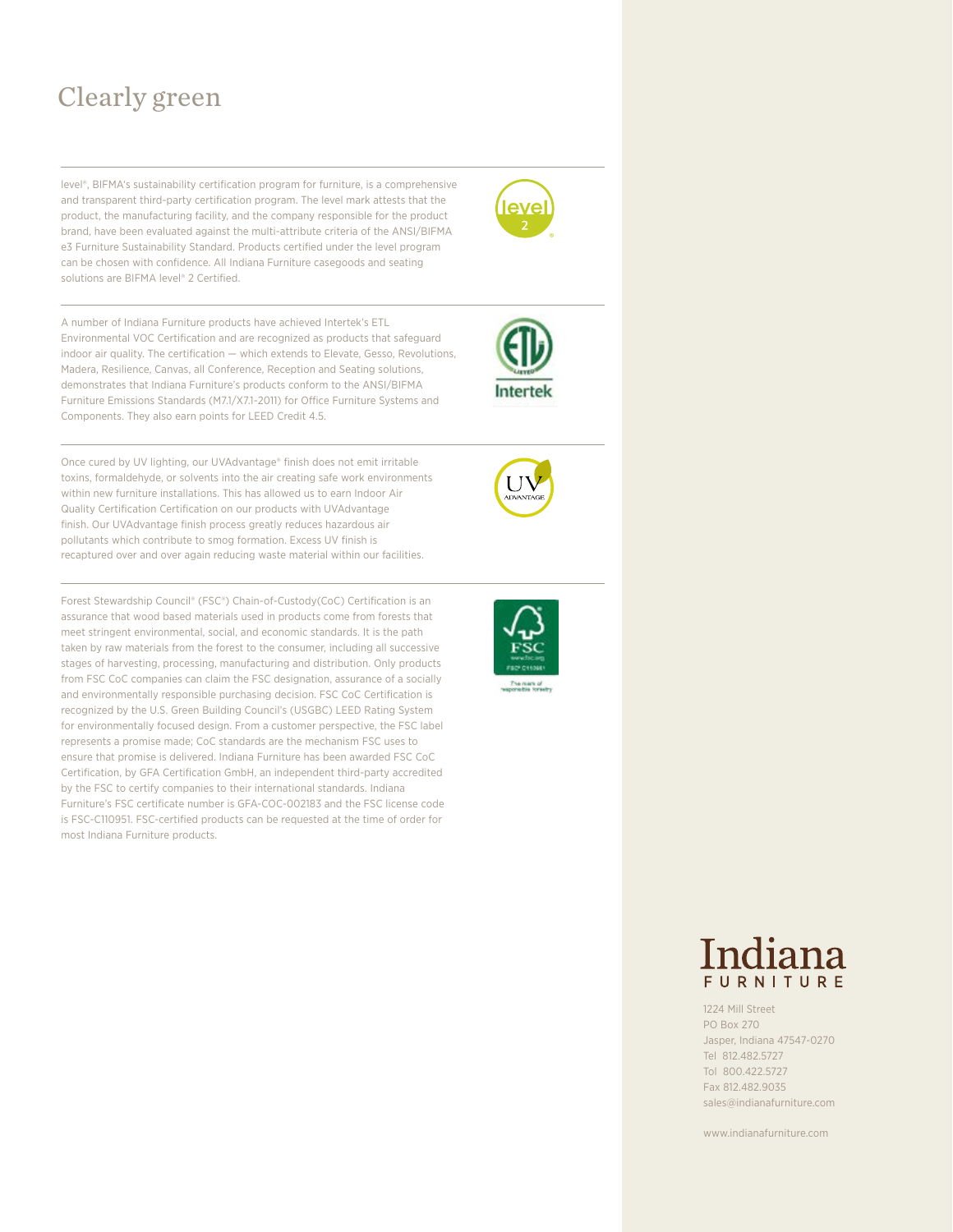### Wood Veneers



Harvest Walnut

The finish and color representations within this brochure are reproduced as accurately as printing technologies permit. To ensure highest satisfaction, we strongly suggest you view an actual finish sample for best color, wood grain and finish representation.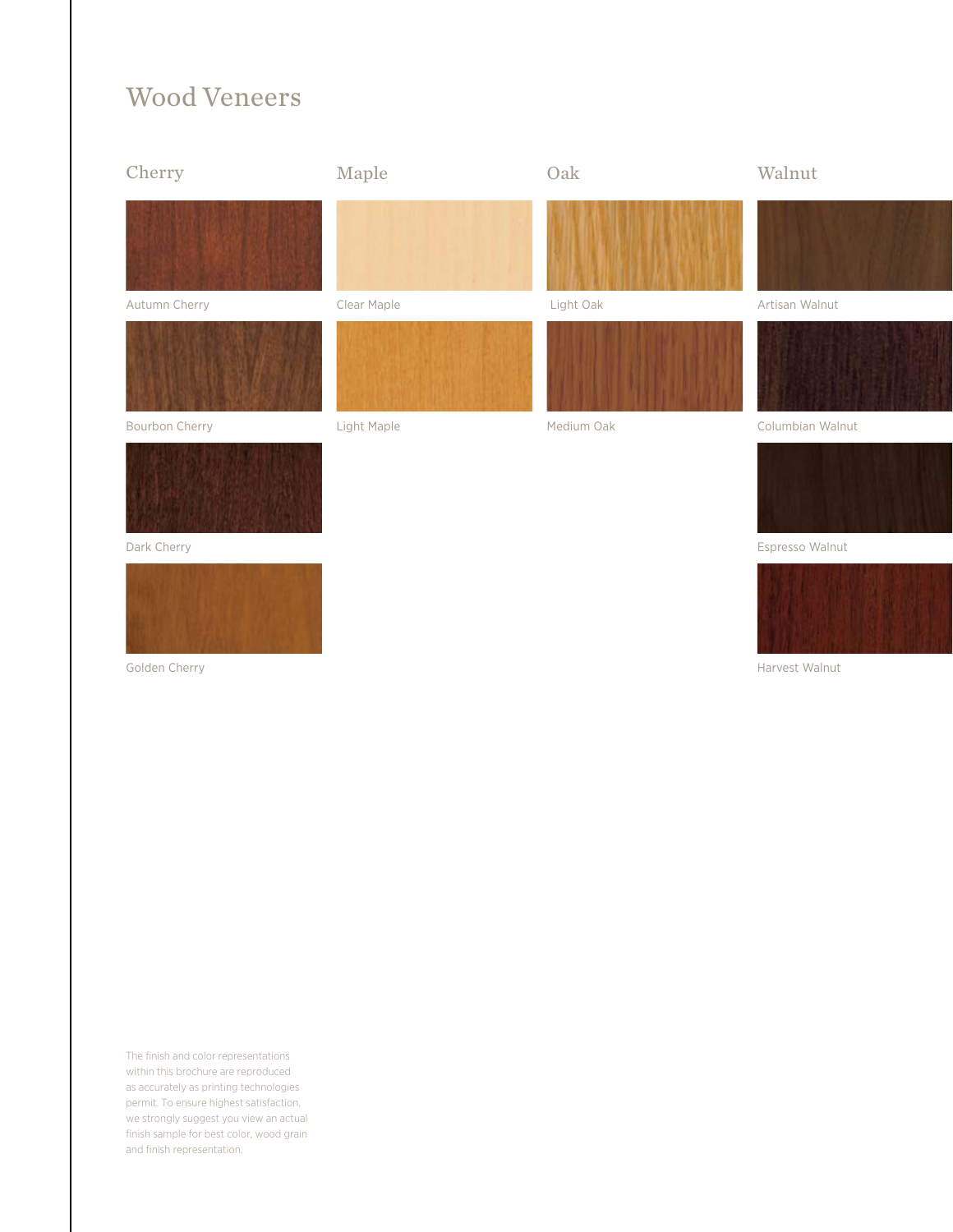### Metals

### Composite



Legacy Walnut



Mahogany on Walnut



Presidential Walnut



Traditional Mahogany



### Champagne Royale



Chanel Driftwood



#### Cherry Spice







Sunglow Walnut



Toasted Coconut



Aluminum



Chrome







Oyster White



Mist **Mist** Sugar Cookie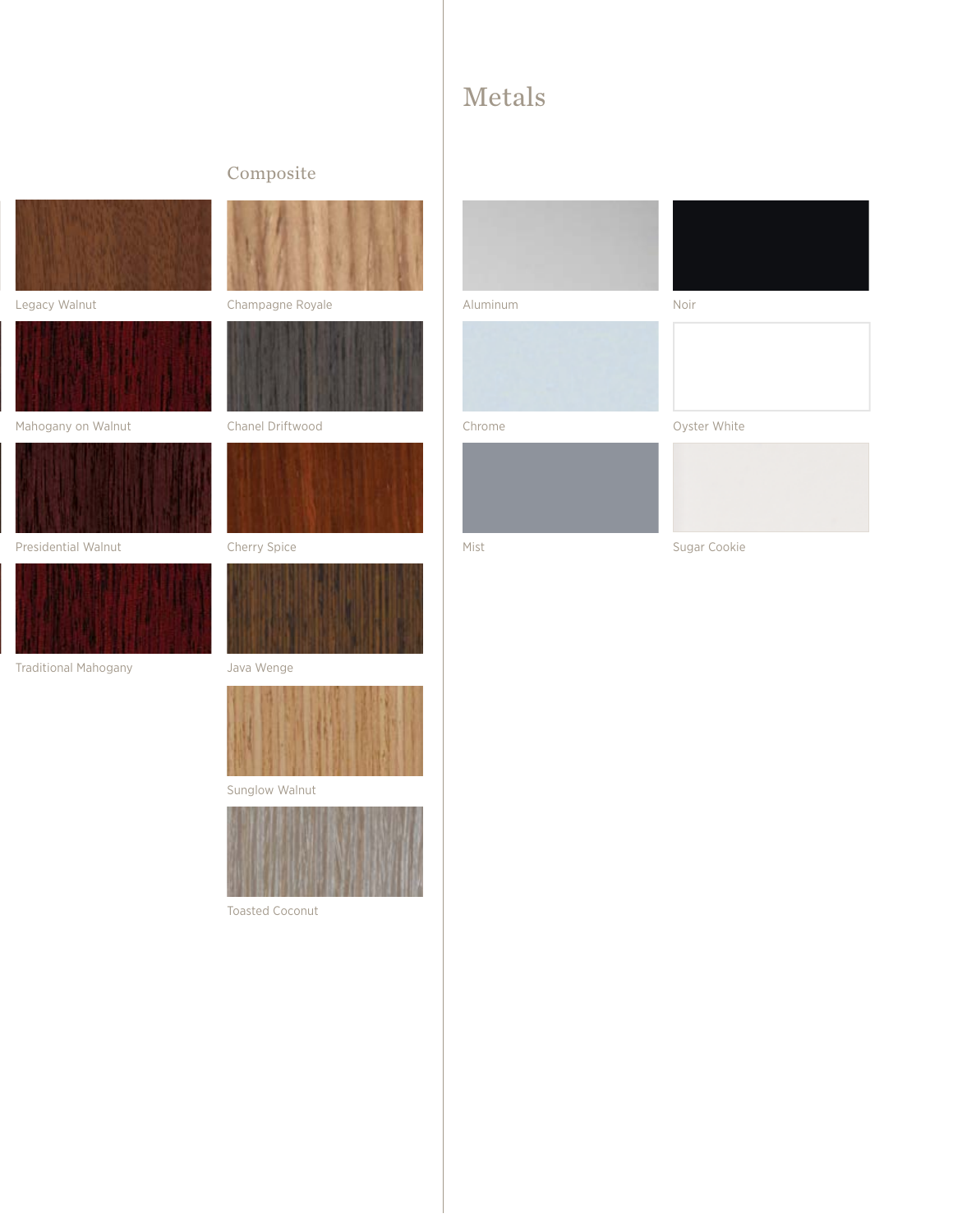### Laminates

### Woodgrain



Espresso

Light Maple

Studio Teak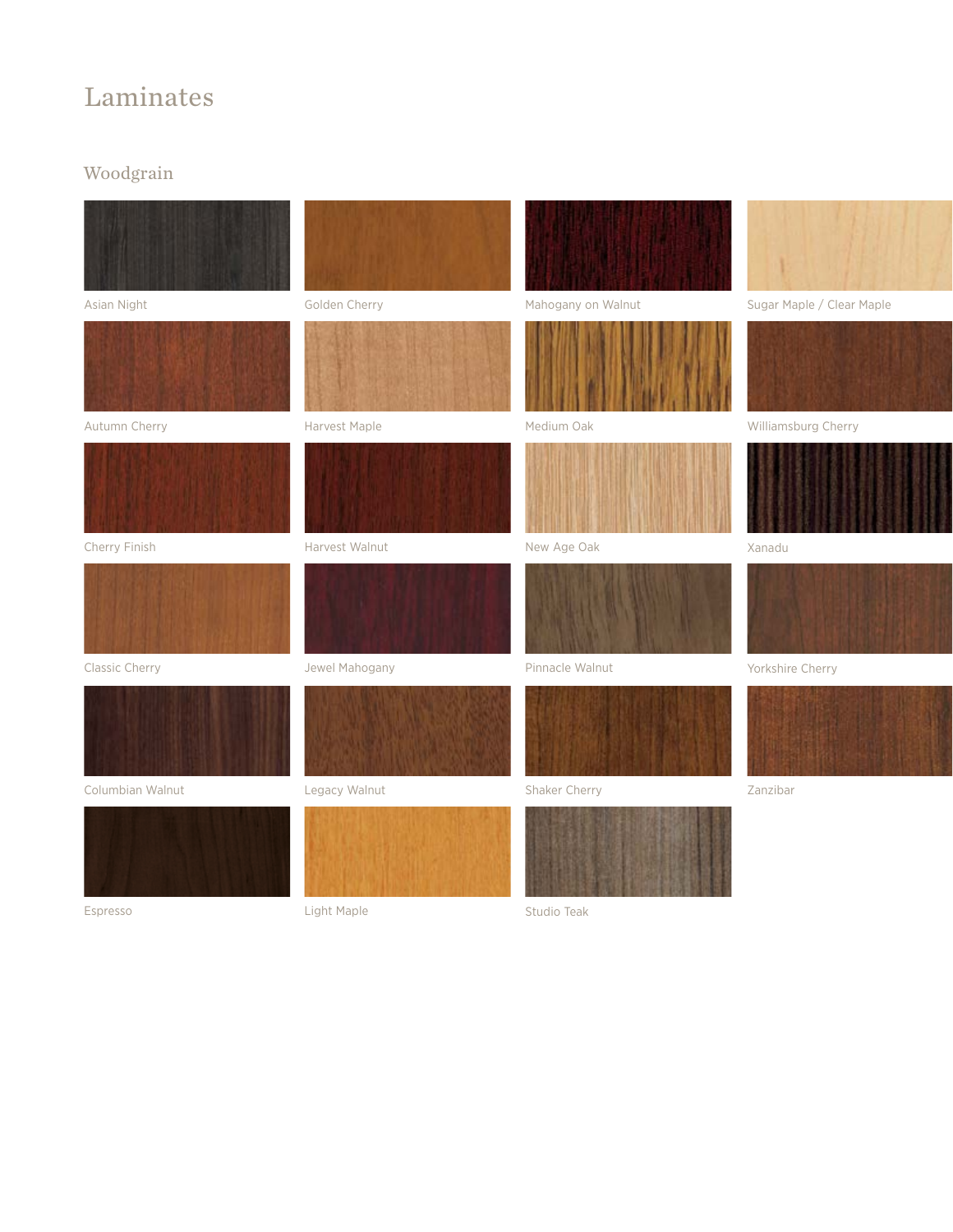

Solid

White Zebrine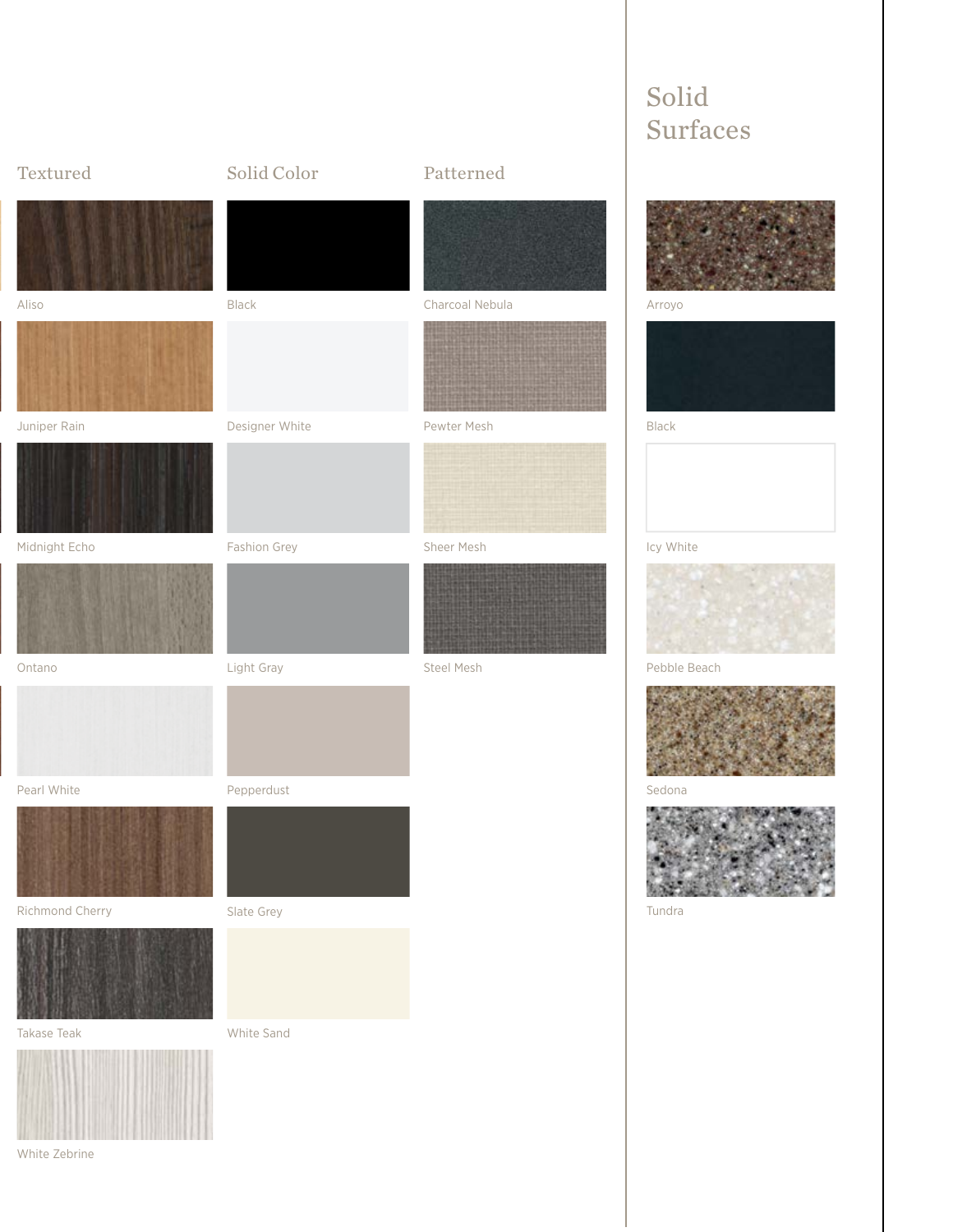# Wood Veneers

|                             | Casegoods  |        |            |            |            |            |            |             |            |           |            | Conference and Training |            |            |       |            |            | Reception  |            |            |
|-----------------------------|------------|--------|------------|------------|------------|------------|------------|-------------|------------|-----------|------------|-------------------------|------------|------------|-------|------------|------------|------------|------------|------------|
|                             | Allegience | Canvas | Elevate    | Encompass  | Gesso      | Madera     | Resilience | Revolutions | Phoenix    | Arlington | Jefferson  | Wilmington              | Aura       | Etch       | Niche | Onelo      | Tri-One    | Cameo      | Aura       | Cameo      |
| Artisan Walnut              | $\bullet$  |        | $\bullet$  |            | $\bullet$  | $\bullet$  |            | $\bullet$   | $\bullet$  |           | $\bullet$  |                         | $\bullet$  | $\bullet$  |       |            | $\bullet$  | $\bullet$  | $\bullet$  | $\bullet$  |
| Autumn Cherry               |            |        | $\bigcirc$ | $\bigcirc$ | $\bigcirc$ | $\bigcirc$ |            | $\bigcirc$  |            |           |            |                         | $\bigcirc$ | $\Box$     |       |            | $\bigcap$  |            | $\bigcirc$ |            |
| Bourbon Cherry              |            |        | $\bullet$  | $\bullet$  | $\bullet$  | $\bullet$  |            | $\bullet$   |            |           |            |                         | $\bullet$  | $\bullet$  |       |            | $\bullet$  |            | $\bullet$  |            |
| Champagne Royale            |            |        |            |            |            |            |            |             |            |           |            |                         |            |            |       | $\bigcirc$ | $\bigcap$  |            |            |            |
| Chanel Driftwood            |            |        |            |            |            |            |            |             |            |           |            |                         |            |            |       | $\bullet$  | $\bullet$  |            |            |            |
| Cherry Spice                |            |        |            |            |            |            |            |             |            |           |            |                         |            |            |       | $\bigcirc$ | $\bigcirc$ |            |            |            |
| Clear Maple                 |            |        | $\bullet$  |            | $\bullet$  | $\bullet$  |            | $\bullet$   |            |           |            |                         | $\bullet$  | $\bullet$  |       |            | $\bullet$  |            | $\bullet$  |            |
| Columbian Walnut            | $\bigcirc$ |        | $\bigcirc$ |            | $\bigcirc$ | $\bigcirc$ |            | $\bigcirc$  | $\bigcap$  |           | $\bigcirc$ |                         | $\bigcirc$ | $\bullet$  |       |            | $\bigcirc$ | $\bigcirc$ | $\bigcirc$ | $\bigcirc$ |
| Dark Cherry                 |            |        | $\bullet$  | $\bullet$  | $\bullet$  | $\bullet$  |            | $\bullet$   |            |           |            |                         | $\bullet$  | $\bullet$  |       |            | $\bullet$  |            | $\bullet$  |            |
| Espresso                    | $\bigcirc$ |        | $\bigcirc$ | $\bigcirc$ | $\bigcirc$ | $\bigcirc$ |            | $\bigcirc$  | $\bigcirc$ |           | $\bigcirc$ |                         | $\bigcirc$ | $\bigcirc$ |       |            | $\bigcirc$ | O          | $\bigcirc$ | $\bigcirc$ |
| Golden Cherry               |            |        | $\bullet$  | $\bullet$  | $\bullet$  | $\bullet$  |            | $\bullet$   |            |           |            |                         | $\bullet$  | $\bullet$  |       |            | $\bullet$  |            | $\bullet$  |            |
| Harvest Walnut              | $\bigcirc$ |        | $\bigcirc$ | $\bigcirc$ | $\bigcirc$ | $\bigcirc$ |            | $\bigcirc$  | $\bigcirc$ |           | $\bigcirc$ | $\bigcirc$              | $\bigcirc$ | $\bigcap$  |       |            | $\bigcirc$ | $\bigcirc$ | $\bigcirc$ | $\bigcirc$ |
| Java Wenge                  |            |        |            |            | $\bullet$  |            |            |             |            |           |            |                         |            | $\bullet$  |       | $\bullet$  | $\bullet$  |            | $\bullet$  |            |
| Legacy Walnut               | $\bigcirc$ |        | $\bigcirc$ | $\bigcirc$ | $\bigcirc$ | $\bigcirc$ |            | $\bigcirc$  | $\bigcirc$ |           | $\bigcirc$ | $\bigcirc$              | $\bigcirc$ | $\bullet$  |       |            | $\bigcirc$ | $\bigcirc$ | $\bigcirc$ | $\bigcirc$ |
| Light Maple                 |            |        | $\bullet$  | $\bullet$  | $\bullet$  | $\bullet$  |            | $\bullet$   |            |           |            |                         | $\bullet$  | $\bullet$  |       |            | $\bullet$  |            | $\bullet$  |            |
| Light Oak                   |            |        |            |            |            | O          |            |             |            |           |            |                         | $\bigcirc$ |            |       |            |            |            |            |            |
| Mahogany on Walnut          | $\bullet$  |        | $\bullet$  | $\bullet$  | $\bullet$  | $\bullet$  |            | $\bullet$   | $\bullet$  |           | $\bullet$  | $\bullet$               | $\bullet$  | $\bullet$  |       |            | $\bullet$  | $\bullet$  | $\bullet$  | $\bullet$  |
| Medium Oak                  |            |        |            |            |            | $\bigcirc$ |            |             |            |           |            |                         | $\bigcirc$ |            |       |            |            |            |            |            |
| <b>Presidential Walnut</b>  | $\bullet$  |        |            | $\bullet$  | $\bullet$  | $\bullet$  |            | $\bullet$   | $\bullet$  |           | $\bullet$  |                         | $\bullet$  | $\bullet$  |       |            | $\bullet$  | $\bullet$  | $\bullet$  | $\bullet$  |
| Sunglow Walnut              |            |        |            |            | $\bigcirc$ |            |            |             |            |           |            |                         |            | $\bullet$  |       | $\bigcirc$ | $\bigcirc$ |            | $\bigcirc$ |            |
| <b>Toasted Coconut</b>      |            |        |            |            |            |            |            |             |            |           |            |                         |            |            |       | $\bullet$  | $\bullet$  |            |            |            |
| <b>Traditional Mahogany</b> |            |        |            |            |            |            |            |             |            |           | О          |                         |            |            |       |            |            | $\bigcirc$ |            | $\bigcirc$ |